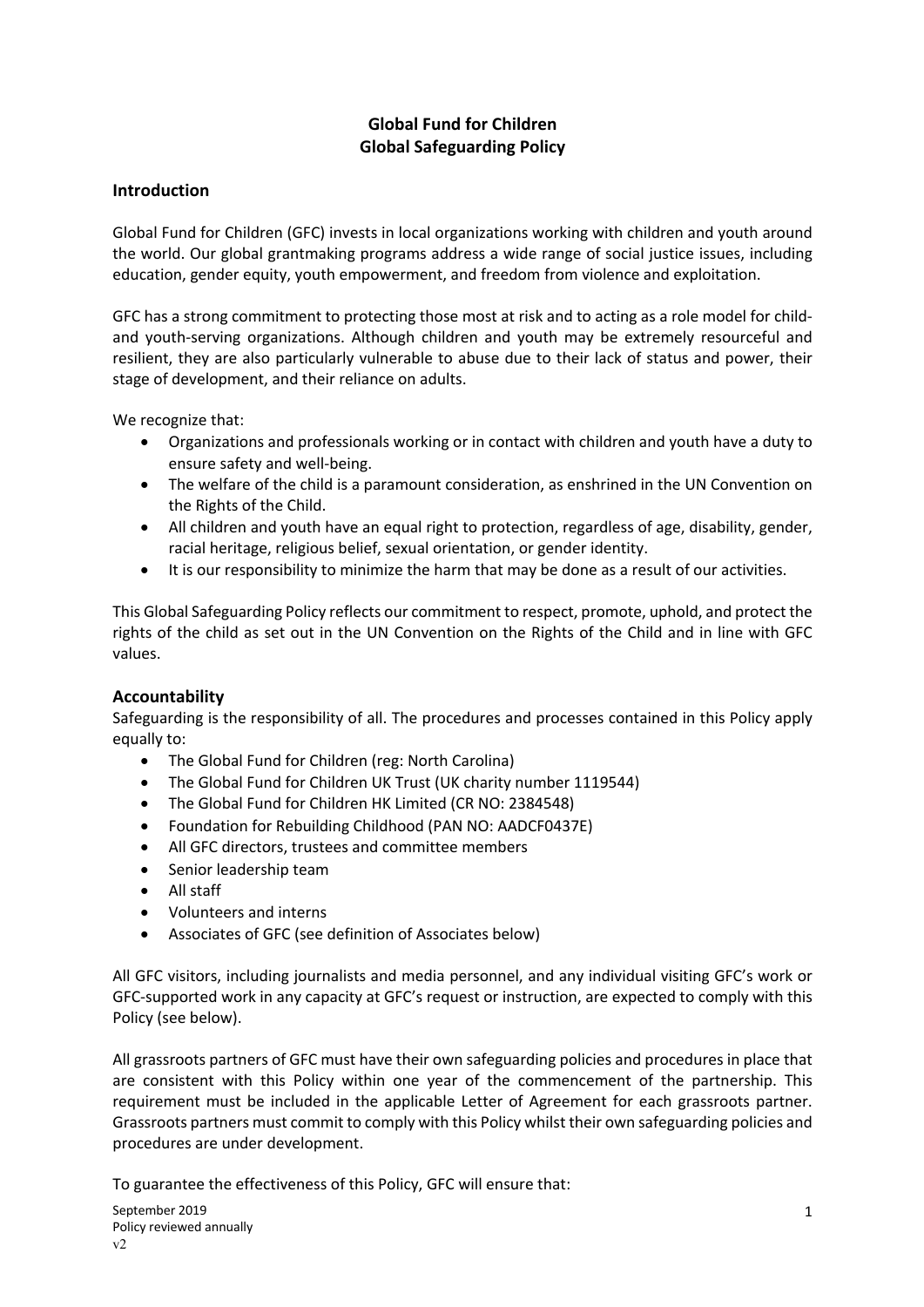- There is a designated director for safeguarding on the Global Board.
- There is a global designated safeguard lead (DSL).
- There is a Global Safeguarding Team that meets at least three times per year, ahead of Global Board meetings, to monitor organizational safeguarding practices and promote learning.
- An update on safeguarding is given by the designated director at each Global Board meeting and board of trustees meeting.
- Implementation and effectiveness of this Policy is reviewed annually and the Policy is updated annually based on findings and/or whenever there is a relevant change in the law.
- A safeguarding report is presented to the Global Board and the UK board of trustees on an annual basis.

GFC will treat any breach of this Policy seriously. Failure to comply with this Policy may incur sanctions ranging from disciplinary action (including possible dismissal) to termination of contracts or partnerships, and where appropriate, may result in referral to the police or other relevant authorities.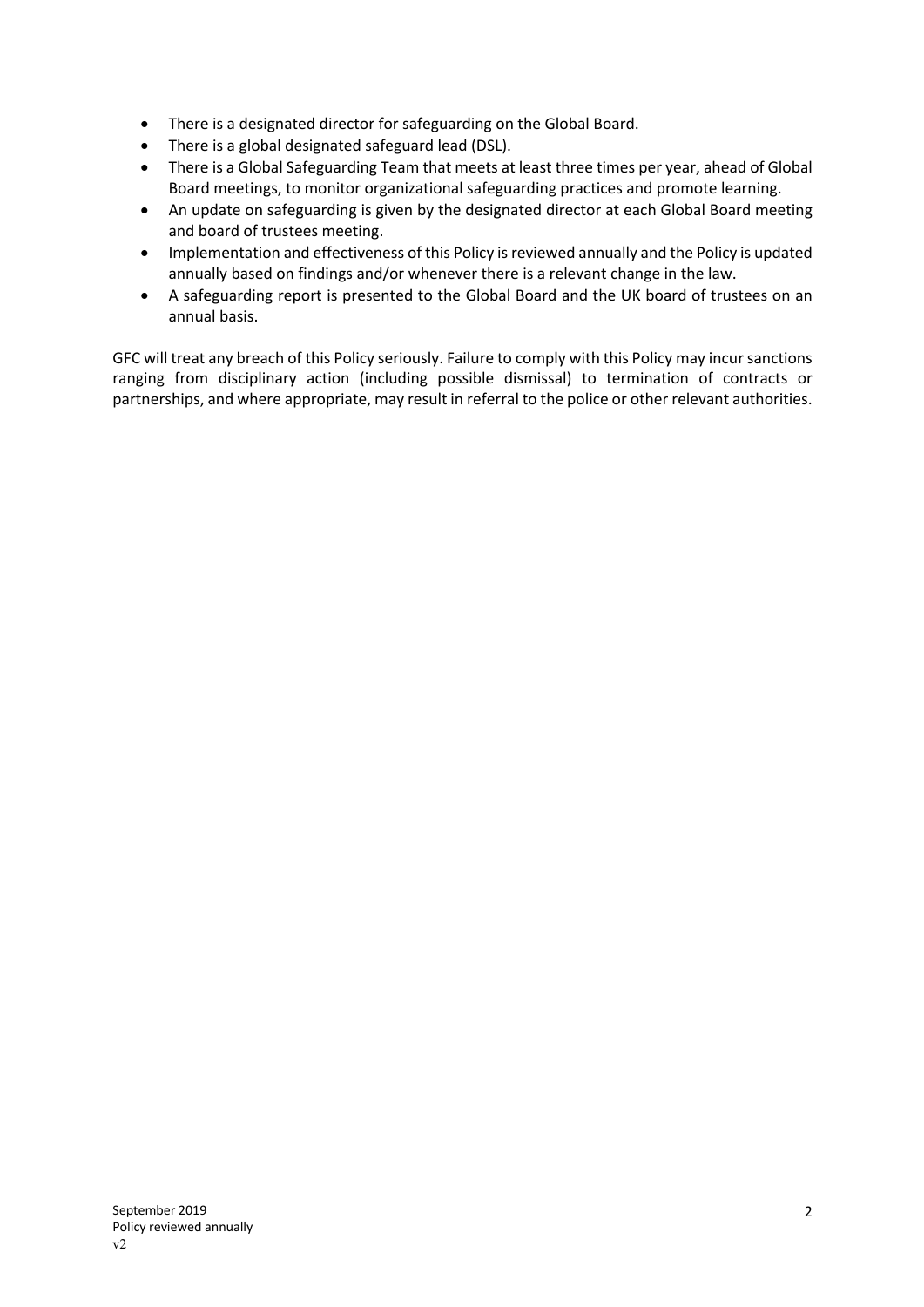# **Safeguarding Roles and Responsibilities**

#### **Designated Board Member/Trustee for Safeguarding**

- To be the point of contacts within the Global Board and UK board of trustees, respectively, for any issues relating to safeguarding
- To support the senior leadership in managing any safeguarding concerns/investigations that may affect the reputation and standing of the organization
- To report any serious global safeguarding incidents to the Charity Commission in the UK and/or regulatory authorities and/or police in-country, as appropriate or required by applicable law or this Policy

#### **Global Designated Safeguard Lead (DSL)**

- To promote awareness of this Global Safeguarding Policy and monitor its implementation
- To act as a source of support and information for staff and others who are required to comply with this Policy, and where appropriate, grassroots partners, on safeguarding issues
- To identify training needs and provide capacity development where needed
- To maintain clear records of any child protection concerns that are reported and the actions taken to address these concerns
- To report any in-country issues or concerns to the regional program director and the Global Safeguarding team

#### **Global Safeguarding Team**

Key individuals within GFC make up the Global Safeguarding Team. These are the DSL, the designated director and trustee for safeguarding, the president and CEO (person responsible for safeguarding), the vice president of programs, and the designated staff member on the Governance Committee. The aims of the team are:

- To promote consistency in the implementation of the Global Safeguarding Policy across the organization
- To analyze data on safeguarding incidents and to generate learning and improve practice
- To develop tools and training to support the implementation of the Global Safeguarding Policy
- To conduct an annual review of safeguarding implementation and effectiveness across the organization
- To coordinate an annual report on safeguarding for the GFC Global Board and the UK board of trustees

## **Contact Details**

Hayley Roffey John Hecklinger

**Global DSL Person Responsible for Safeguarding** hroffey@globalfundforchildren.org jhecklinger@globalfundforchildren.org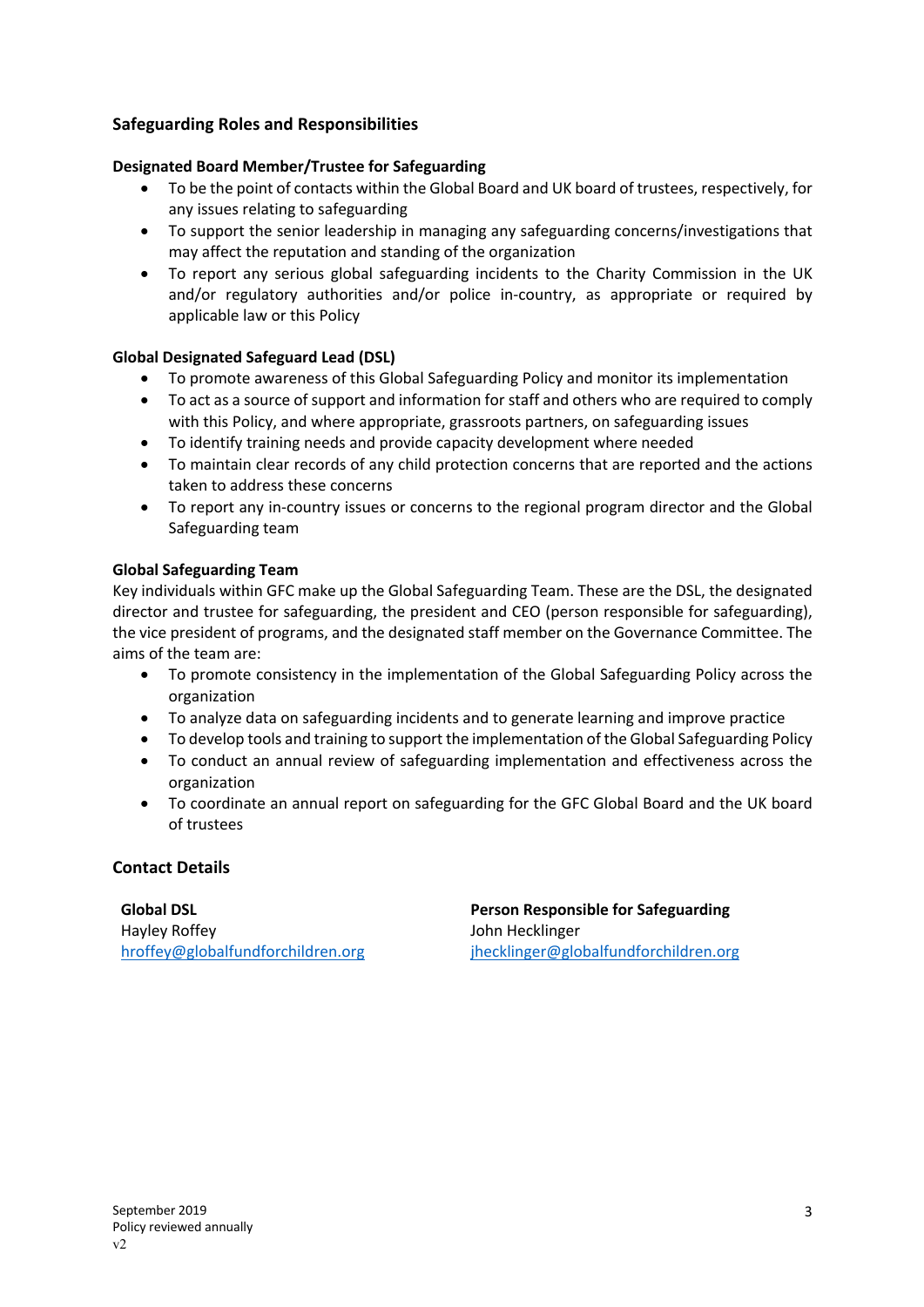# **Definitions**

## **Children**

While the definition of a child varies around the world, this Policy refers to an individual under the age of 18, in line with the UN Convention on the Rights of the Child.

## **Youth**

An individual between the ages of 18 and 24, in line with the upper age limit in the UN definition of youth.

*Unless otherwise noted below, all references to children in this Policy should be read as a reference to children and youth.*

## **Safeguarding**

Child and youth safeguarding is the responsibility that an organization has to develop and implement policies and procedures designed to ensure that its staff, operations, and programs do not harm children and youth; that they do not expose children or youth to the risk of harm or abuse; and that any concerns the organization has about children or youth's safety within the communities in which it works are reported to the appropriate authorities, as appropriate. $^{1}$ 

Safeguarding means:

- Protecting children from abuse and maltreatment
- Preventing harm to children's health or development
- Ensuring that children are provided with safe and effective care
- $\bullet$  Taking action to enable all children to have the best outcomes.<sup>2</sup>

Child protection is part of the safeguarding process. It focuses on protecting individual children identified as suffering or likely to suffer significant harm. This Policy includes response and reporting procedures, which detail how to respond to concerns about a child. GFC acknowledges that the safeguarding context is different in each region in which we operate and that local context will be considered when making safeguarding decisions.

## **Harm and Abuse**

According to the World Health Organization "child abuse" or "maltreatment" constitutes "all forms of physical and/or emotional ill-treatment, sexual abuse, neglect or negligent treatment or commercial or other exploitation, resulting in actual or potential harm to the child's health, survival, development or dignity in the context of a relationship of responsibility, trust or power." It is important to recognize, however, that definitions of abuse vary significantly across locations. Harm may also be caused to children or youth in ways that do not meet the threshold of "abuse" or do not fit easily within traditional definitions.

For the purposes of this Policy, staff of GFC and others required to adhere to this Policy should be alert to any actions that may cause harm to children or youth, whether these reach the threshold of abuse or not and whether the harm is caused intentionally or unintentionally, or directly or indirectly.

<sup>1</sup> Keeping Children Safe, "Child Safeguarding Standards and How to Implement Them," 2014.

<sup>&</sup>lt;sup>2</sup> Safeguarding definition based on HM Government, "Working Together to Safeguard Children, 2015.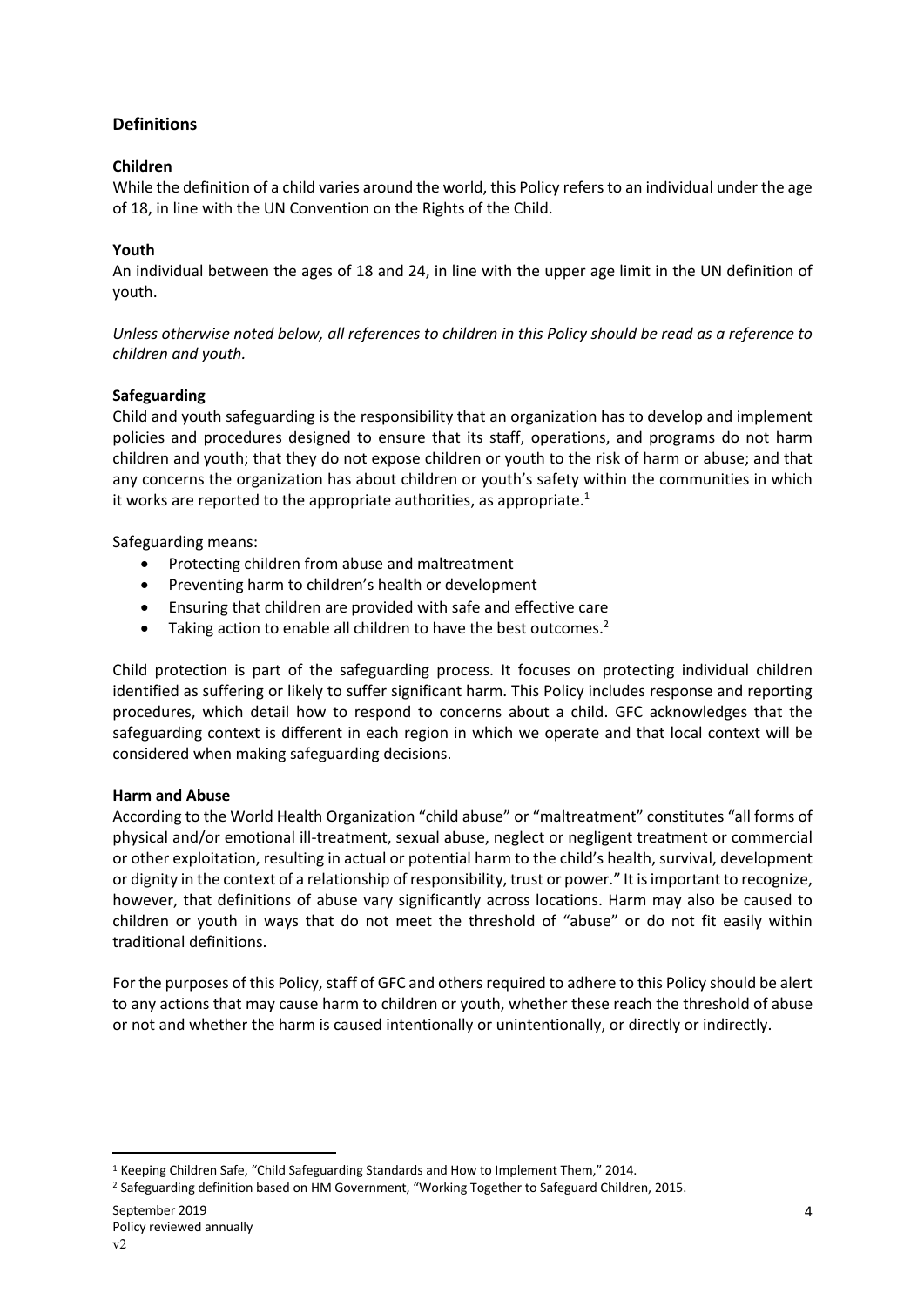## **Safeguarding within Human Resources**

#### **Safe Recruitment**

GFC seeks to recruit staff who are committed to the highest standards of personal and professional conduct. This goes beyond simply complying with protocols and extends to ensuring that individuals have an appropriate set of personal and professional values and are committed to promoting the safety and well-being of children and youth.

#### **Recruitment of Staff**

- All staff are required to provide three references (phone and email references), as well as a copy of an official photo ID as proof of identity, and these items are stored securely in personnel files.
- For staff roles that include contact with children and youth, questions are included in interviews relating to safeguarding.
- Compliance with the Global Safeguarding Policy is a contractual requirement for each staff member.
- The level of background check is determined by the following:
	- The type of activity the individual is engaged in at GFC and the level of potential risk this poses to children and youth, and
	- The frequency of unsupervised contact with children and youth at GFC.
- To the extent available (taking into account cost and other factors), DBS and FBI checks shall be obtained.

## **Board of Directors, Board of Trustees and Committee members**

In order to support our Boards in understanding safeguarding, this Global Safeguarding Policy is included as part of the Board Orientation Manual. An acknowledgement of receipt of this Global Safeguarding Policy is included in the onboarding forms that directors/trustees sign when joining the Boards. All directors/trustees are required to provide at least one reference (reference names and contact information), as well as a copy of an official photo ID as proof of identity, and these items are stored securely in personnel files.

## **Staff Training and Support**

GFC shall provide training and support designed to ensure that staff and others required to comply with this Policy understand their safeguarding responsibilities and have the knowledge and skills necessary to fulfill their obligations.

- Compliance with this Policy is a requirement in all employees' contracts.
- All staff receive an induction on safeguarding within the first month of work. If they are regional staff, they also receive context-specific induction delivered by their regional program director, supported by the DSL.
- Capacity development on safeguarding is provided across the organization on an annual basis, including refresher training within three months of the Global Safeguarding Policy being updated.
- Staff with specific responsibilities for child or youth safeguarding receive regular specialist capacity development and have access to the resources and tools necessary to execute their responsibilities.
- Supervision of staff and volunteers shall be provided where appropriate.

#### **Volunteers and Interns**

Volunteers and interns follow the same safe recruitment process as staff.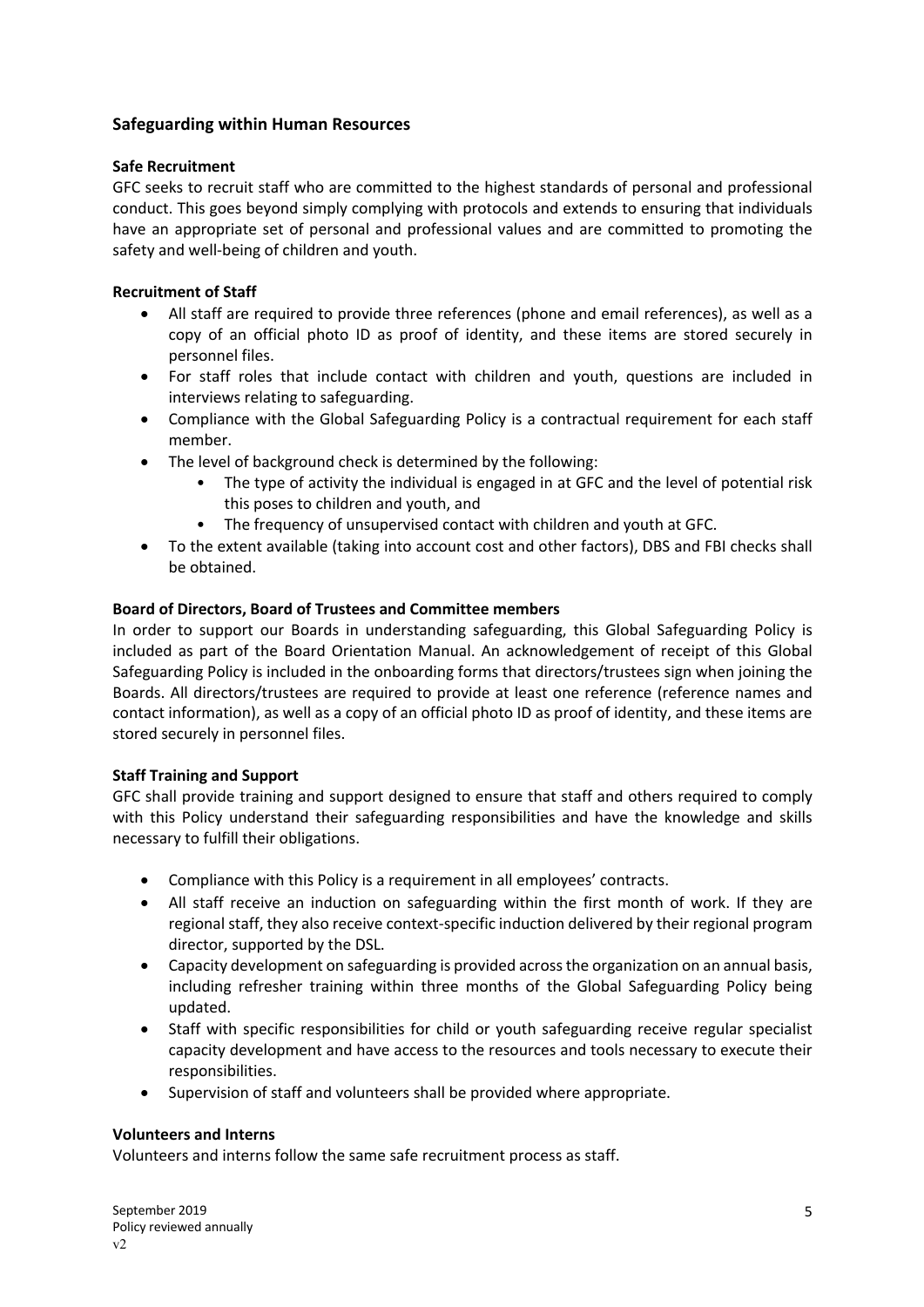## **Associates**

- Associates of GFC include consultants, contractors and service providers whose work for GFC involves direct or indirect contact with children and youth (to the extent such contractors or providers are legal entities, then the references to Associates shall refer to those individuals whose work for GFC through such entities involves direct or indirect contact with children and youth).
- Associates are provided with a copy of this Policy prior to work commencing, which they must read and sign a commitment to adhere to.
- Expectations with regard to safeguarding are explained in induction prior to undertaking assignments that involve direct or indirect contact with children and youth.
- Contracts for Associates include a clause requiring compliance with this Policy and the consequences of a breach.
- Associates of GFC partners must adhere to the partner organization's own safeguarding policies during the duration of the partnership.
- Background checks are completed on Associates contracted by GFC to work directly with GFC partners where they may come into contact with children and youth:
	- All Associates whose work involves direct or indirect contact with children and youth must provide GFC with two independent references that are verified by telephone or email. References cannot be family members and must have known the candidate for longer than three years.
	- For all Associates whose work involves direct or indirect contact with children and youth, a DBS, FBI, or other government background check obtained in the past three years must be produced. If one is not in place, GFC will ensure that one is completed prior to any contact with children or youth. Where such checks are not available, GFC reserves the right to call references to seek further information about the candidate's practice in relation to children.

#### **Visitors**

When GFC guests participate in partner visits with our staff, we will ensure that:

- There is a clear purpose and reason for their visit (e.g., donor visiting a project, volunteer from a corporate partner offering a brief training session).
- We provide a review of relevant local context and customs.
- We provide them with a copy of this Global Safeguarding Policy and they are briefed on any additional safeguarding measures required by the partner and they commit in writing to comply with the Policy and partner specific safeguarding measures.
- They are not left unsupervised at any time with children and youth.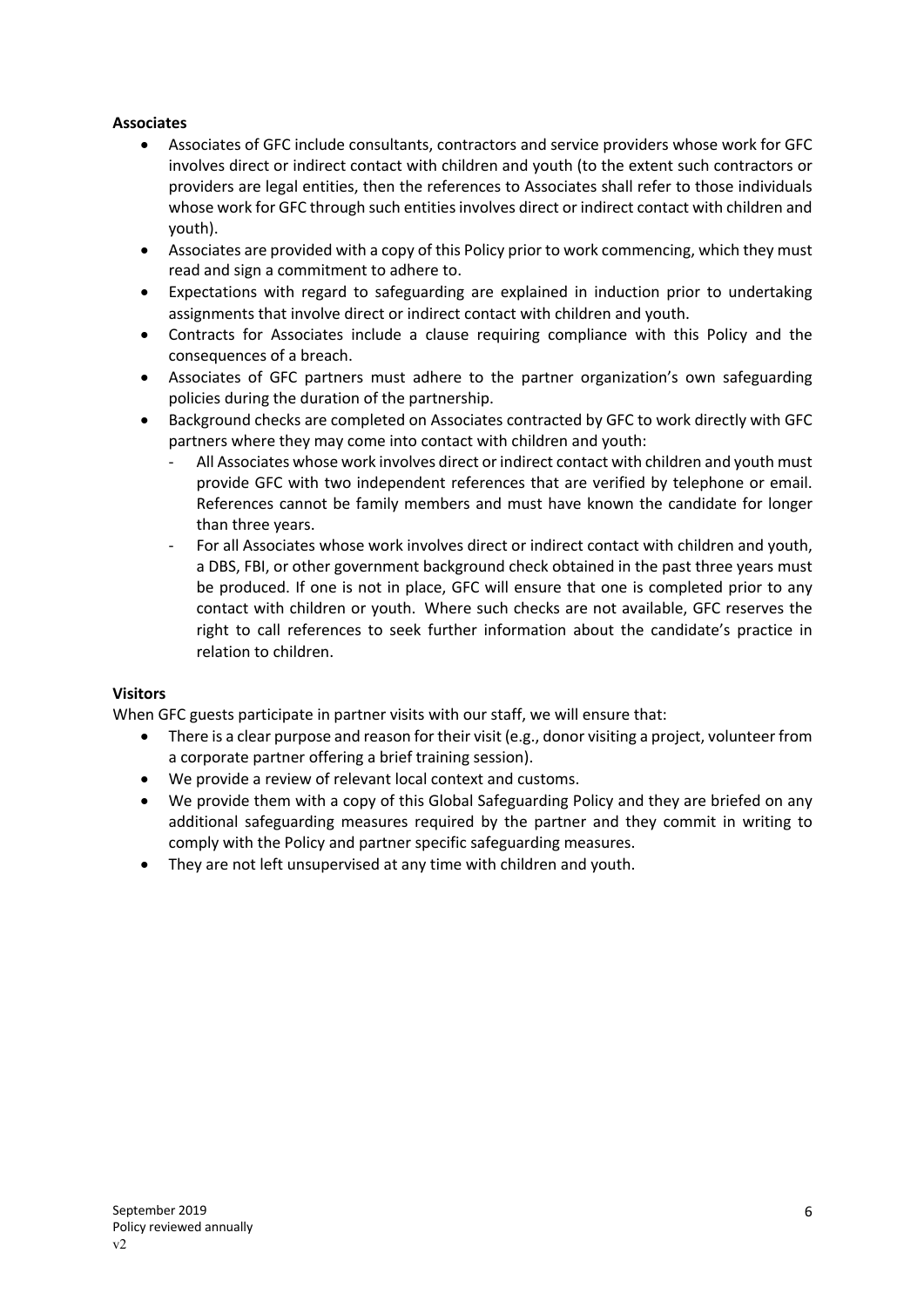# **GFC Safeguarding Code of Conduct**

All GFC personnel should be aware of their impact in their local context and should familiarize themselves with different cultural norms prior to going out into the field. This Safeguarding Code of Conduct outlines the behavior we expect of all our directors/trustees, senior leadership team, staff, Associates, volunteers and interns, and others visiting GFC programs or GFC-supported programs at GFC's request or instruction. It aims to help us protect children and youth from abuse but also serves to protect from allegations of inappropriate conduct.

Any breach of this code will be taken seriously and investigated. This may result in disciplinary action (including termination) and/or referrals to relevant authorities such as the police or social services.

## **Responsibility**

- Ensure that you have read and follow GFC policies and procedures at all times.
- Never engage in any action that harms or exploits children or youth.
- Never engage in illegal activities or use illegal substances.
- Never behave in ways that are contrary to the values and mission of GFC or could negatively affect the organization's reputation.
- Never smoke or consume alcohol while on site at GFC funded partner organizations.
- Report all allegations or suspicions of abuse immediately, using the GFC reporting procedures outlined at the end of this Policy.

#### **Rights and Respect**

- Respect differences and never discriminate on the grounds of gender, sexual orientation, culture, race, ethnicity, disability, and religious belief systems.
- Never act in a way that could be perceived as threatening, including the use of physical punishment or physical force to manage children or youth.
- Listen to children and youth and take their contributions seriously.
- Never make sarcastic, insensitive, derogatory, or sexually suggestive comments or gestures to or in front of children and youth.
- Respect a child or youth's right to personal privacy and use caution when discussing sensitive topics.

## **Relationships with Children and Youth**

- Ensure that there is more than one adult present during interactions with children and youth.
- Avoid spending excessive time with any one child or youth or otherwise showing favoritism.
- Never give money or a gift of any kind to individual children, youth or their families. If you wish to give a gift to a child or youth, this must be agreed upon with the project staff in advance.
- Never give children or youth your personal contact details (cell number, email, or address) or have contact with them via a personal email, phone or social media account.
- Never take a child or youth to your home, hotel, or any other private space.
- Never engage in any form of sexual contact with a child or youth. Mistaken belief regarding the age of a child or youth is not a defense.<sup>3</sup>

#### **Social Media Use**

<sup>&</sup>lt;sup>3</sup> This is consistent with the standard set out in the UN Secretary General's bulletin "Special Measures for Protection from Sexual Exploitation and Sexual Abuse" (ST/SGB/2003/13, section 3, para. 3.2 (5)).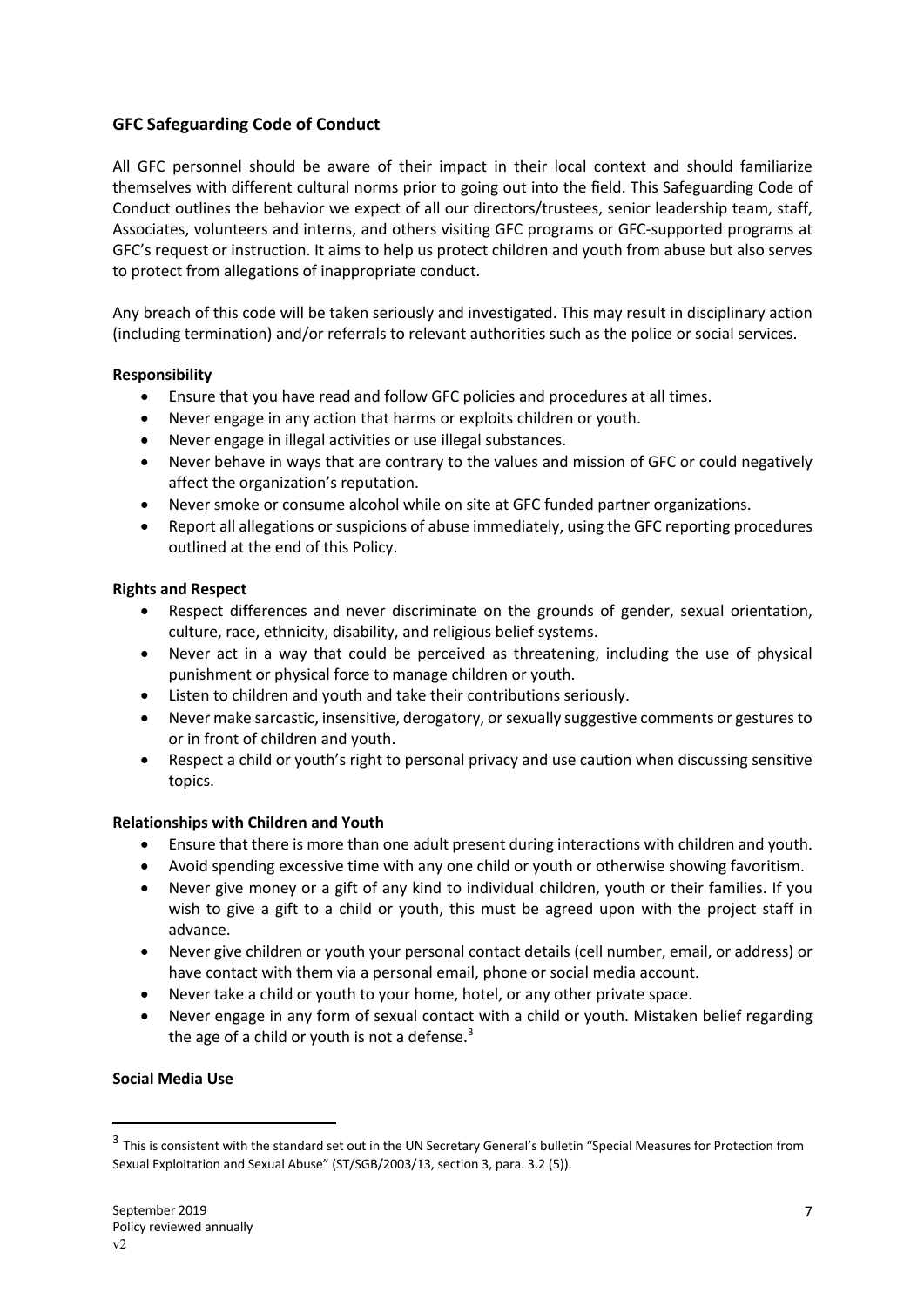- Never directly post images or stories about children or youth who are engaged with GFC and/or our partners on your personal social media accounts. Consent, when obtained, is given to GFC as an organization and not to the individual for personal use.
- Never accept contact requests or engage via personal social media with children or youth you have met through GFC or our partners, and please report and forward requests to the DSL.
- Always think twice about what you post/share and what implications this may have for the organization.
- Never upload or post any racist, defamatory, obscene, or abusive content.

#### **Upholding This Safeguarding Code of Conduct** -

If you become aware of any breaches of this code, please follow the procedure below:

- Report to your direct supervisor.
- Confidential reports can be made to the DSL.
- If the breach is not promptly addressed, escalate to the DSL, or if necessary to the President, CEO (person responsible for safeguarding).

A person may report on an anonymous basis, although that may impede the DSL's ability to thoroughly investigate the allegations. No person who makes a report in good faith will be subject to retaliation of any sort. In this regard, any report shall be subject to the protections afforded by the GFC Whistleblower policy.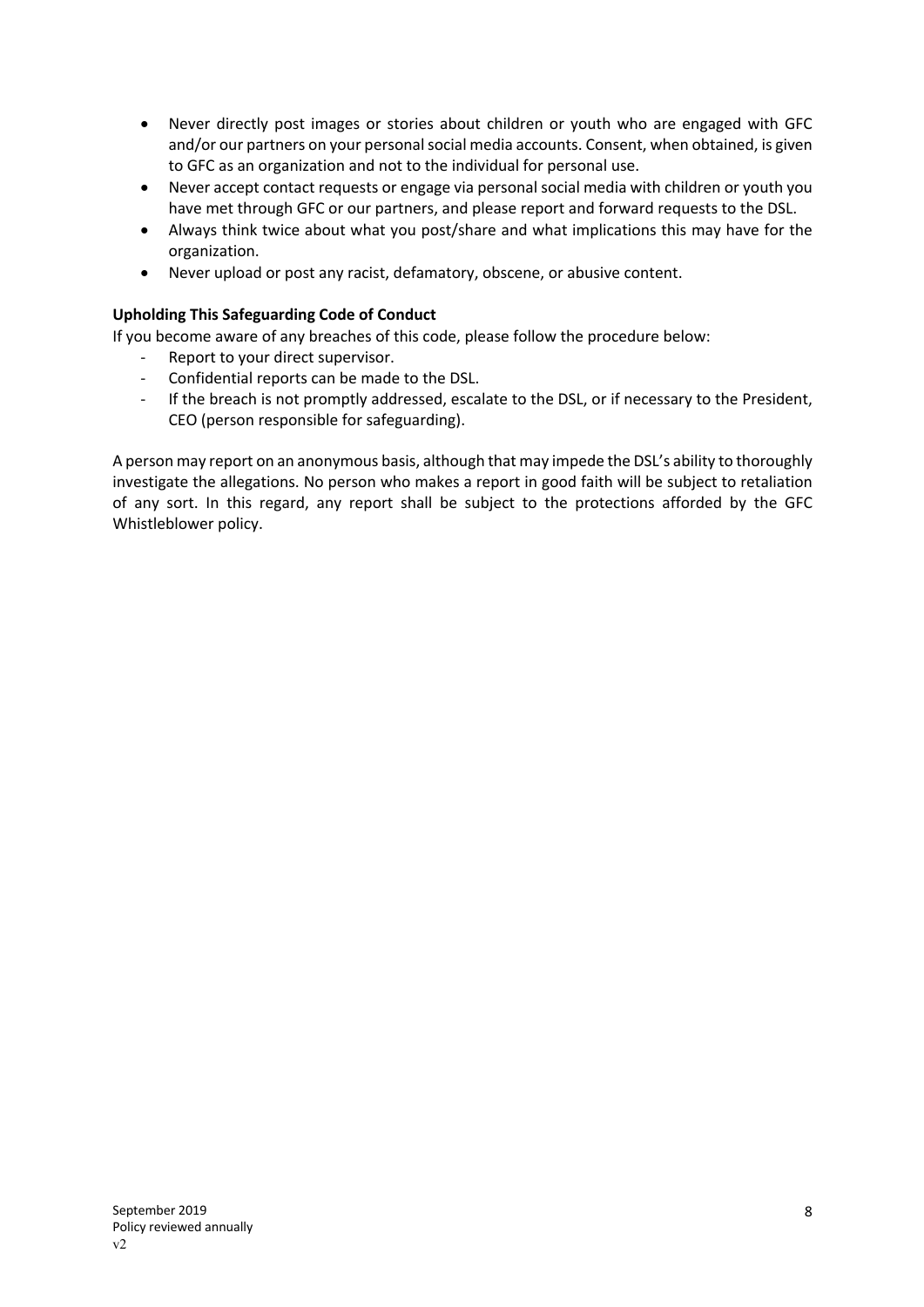## **Program Management**

#### **Grantmaking**

GFC has a legal and moral obligation to take all reasonable steps to prevent foreseeable harm in any activity or interaction it is responsible for. This includes a responsibility to ensure that partners receiving our grants have the competence to fulfill their obligations safely and have the policies and procedures in place to prevent harm or abuse to children and youth.

GFC is legally accountable for ensuring that the organization's funds are used properly and that due diligence checks are conducted to identify and verify who our partners are, to ascertain that they have the capacity and skills to deliver initiatives safely, and to monitor their activities and conduct. This responsibility is delegated to the vice president of programs, the director of global grantmaking, and the regional program directors for each region.

To ensure that our grantmaking function is working to safeguard children and youth, the following measures are in place:

- Due diligence checks of all prospective partners are completed, including a review of the policies, procedures, and processes that are in place to safeguard children and youth.
- Partners must fulfill the terms of their Letter of Agreement, which includes having a safeguarding policy in place by the end of the first full year of funding and committing to comply with this Policy in the interim.
- Where personally identifiable data, including research involving children and youth, is shared between GFC and the partner, a written data-sharing agreement is developed that covers the standard guidelines for ethical research of human subjects, including informed consent where relevant.
- Where necessary, GFC provides additional capacity development to ensure the appropriate safe practices and policies are in place to ensure children and youth are safeguarded.

## **Visits to Partners**

When visiting GFC partner organizations, GFC personnel must adhere to the partner's own safeguarding and child protection policies and processes for the entire duration of the visit, as well as this Policy, including the GFC Safeguarding Code of Conduct, while in the field. It is recommended that this information be requested prior to the visit wherever possible, to ensure adequate preparation is made.

Should our partners be concerned about the behavior of GFC staff or others subject to this Policy, they can report their concerns by emailing our DSL directly or via the website. GFC will investigate all reports, and the fact of notifying GFC of concerns will not impact the funding relationship between GFC and the partner organization.

## **Adaption to the Local Context**

When working in different areas of the world, GFC believes that:

- Every child and youth has the right to be protected from all forms of violence, abuse, and maltreatment, irrespective of their nationality, race, religion, or socioeconomic status.
- Respect for local laws and customs is critical in following the appropriate reporting and response procedures when working with our partners to keep children and youth safe in diverse contexts.

We understand that each country in which we operate has a different approach and understanding of what safeguarding means. Our regional programs teams will play a key role in supporting our partners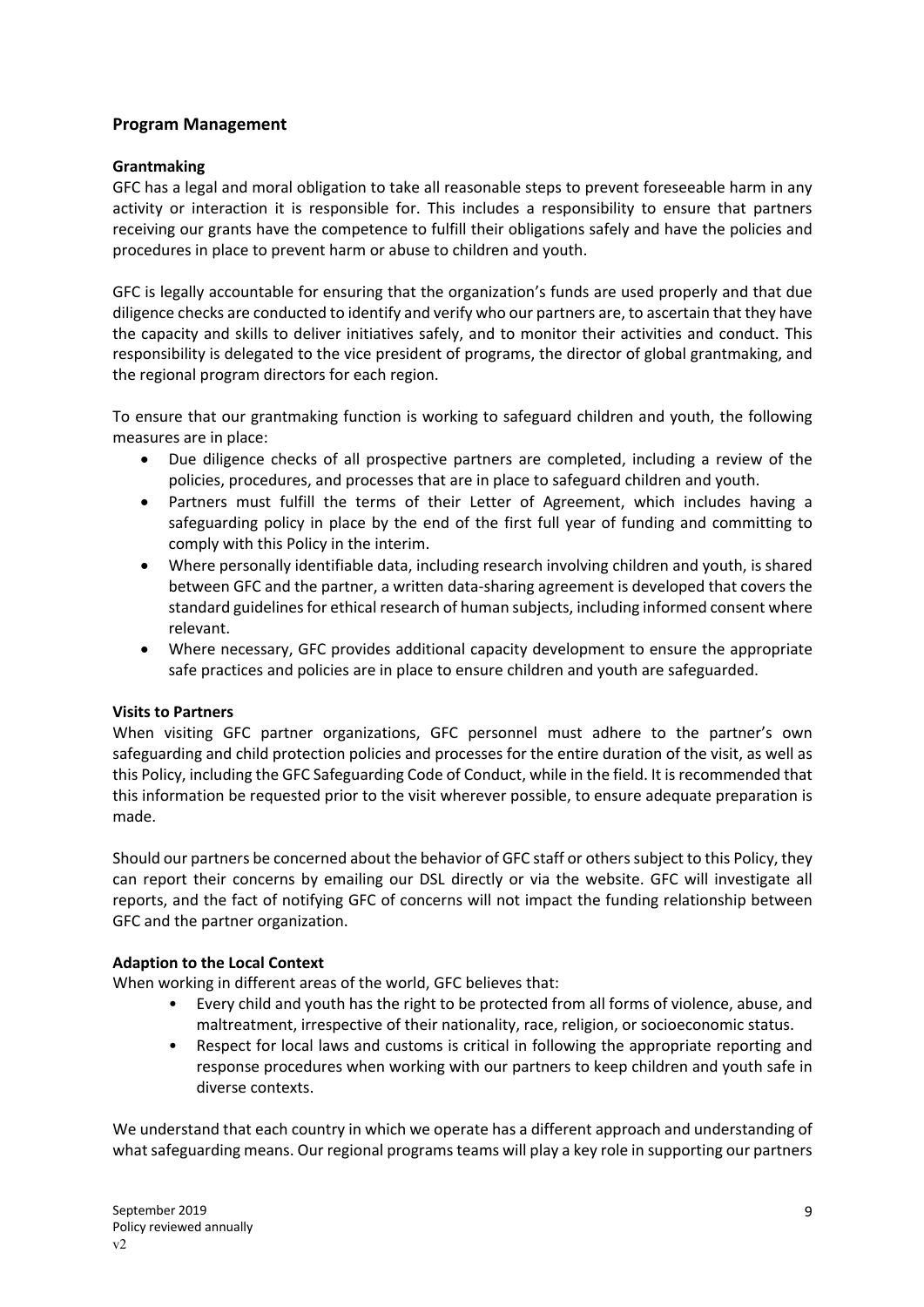to ensure that they are meeting the local context, as well as in ensuring that the GFC Global Safeguarding Policy remains fit for purpose within the context of local law and customs.

No matter where our staff, consultants, volunteers or interns are in the world when visiting our partner organizations, if they see something that makes them feel uncomfortable or they become worried about someone's safety, they must report directly to the DSL and, if appropriate, to the person responsible in the partner organization. If the concern is about the partner, then this must be reported immediately to the DSL. If a child or youth is in immediate danger, GFC staff, consultants, volunteers and interns must call the relevant local authorities and then report immediately to the DSL (see reporting and response procedures on page 13).

#### **Supporting Our Partners in Upholding Their Safeguarding Practices**

GFC recognizes that there is an inherent power dynamic between funder and partner. We want to create relationships that enable organizations to discuss with us, without fear of recrimination or of their funding being suspended, any safeguarding concerns they have, whether within their organization or about other organizations (including foundations and other donors). Through our capacity development resources, we aim to support our partners in developing robust safeguarding practices and help where they face challenges.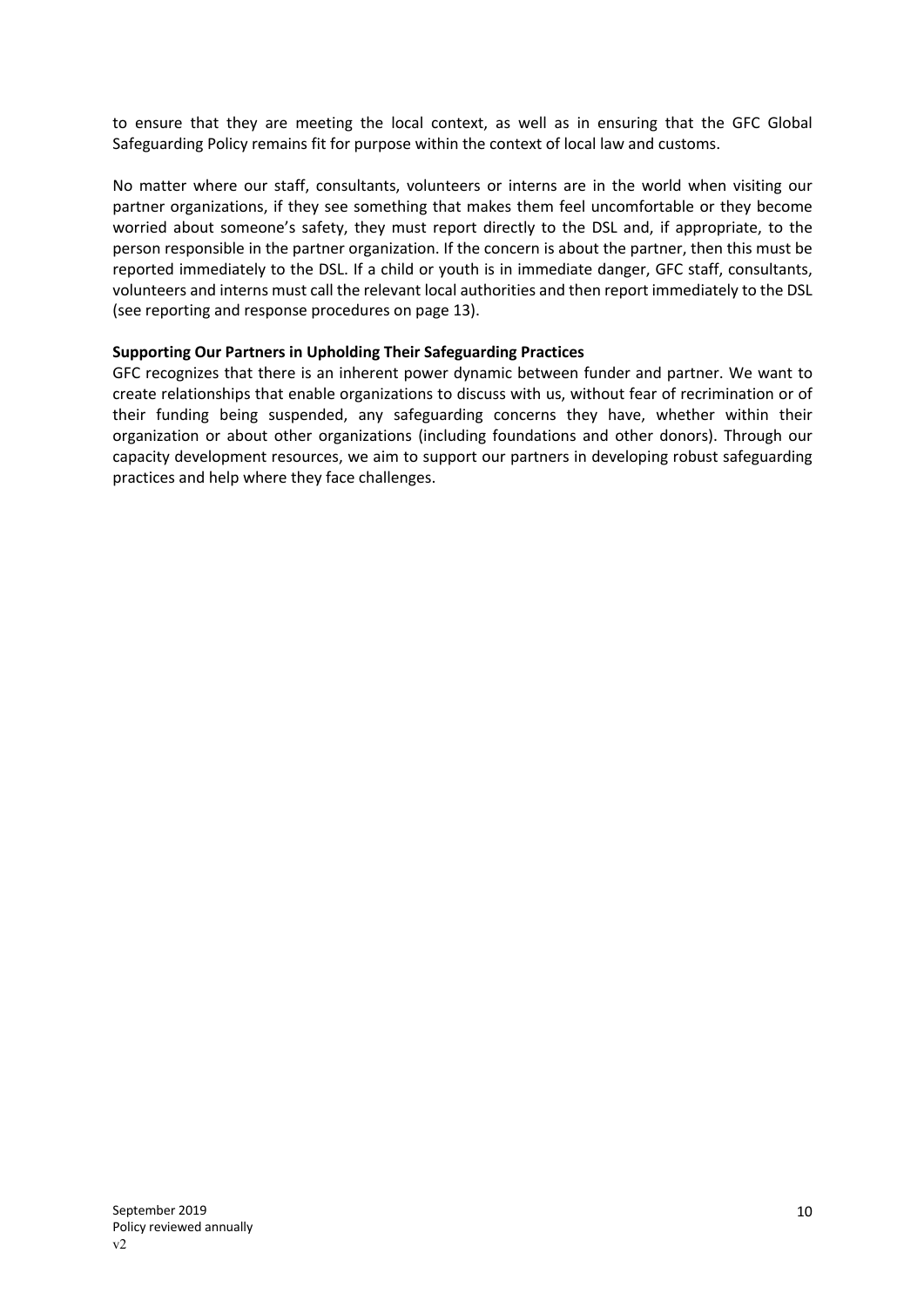# **Children and Youth Participation**

The United Nations Convention on the Rights of the Child establishes children's right to participate and to have their views taken into account in matters that affect them. For the purposes of this Policy, participation is understood to be activities or initiatives where GFC invites children or youth to take an active role in the delivery of our initiatives or to share their views, ideas, and experiences as part of our work.

Risk assessments are conducted prior to any long-term participatory activities involving children or youth and result in a Risk Management Plan that addresses all aspects of child safety, including digital safety.

#### **Participation**

- In order to safeguard their needs, children and youth (and their parents/guardians) are provided with information in advance that explains the initiative and the role they are being asked to fulfill. They are given time to consider the request, and it is made clear that their participation is voluntary.
- Where children or youth agree to participate, a written agreement is produced outlining GFC's expectations of them, the support they can expect from GFC, and the extent/limit of their ongoing involvement. The agreement is signed by the child/youth and their parent/guardian, confirming their informed consent to participate. Separate consent is obtained for the use of any information provided by children and youth.
- Children and youth should not incur costs as a result of their participation (e.g., travel, materials, meals, refreshments). They are reimbursed in advance for any costs related to participation.
- Children and youth are given clear feedback on the impact of their involvement, the outcome of any decisions, next steps, and the value of their involvement. Feedback is sought about their satisfaction with the participation process and ways in which it could be improved.

## **Facilitators of Children and Youth Participation**

- Staff and consultants facilitating participation by children and youth are provided with appropriate training and tools to enable them to work effectively with children and youth. This includes, at a minimum, training on the safeguarding measures to be implemented throughout the initiative.
- Staff and consultants are expected to review this Policy before any involvement in child or youth participation to ensure they are confident in their knowledge of the reporting procedures.
- The DSL should be notified before any child or youth participation is due to take place to ensure that staff and consultants are fully supported to carry this out safely.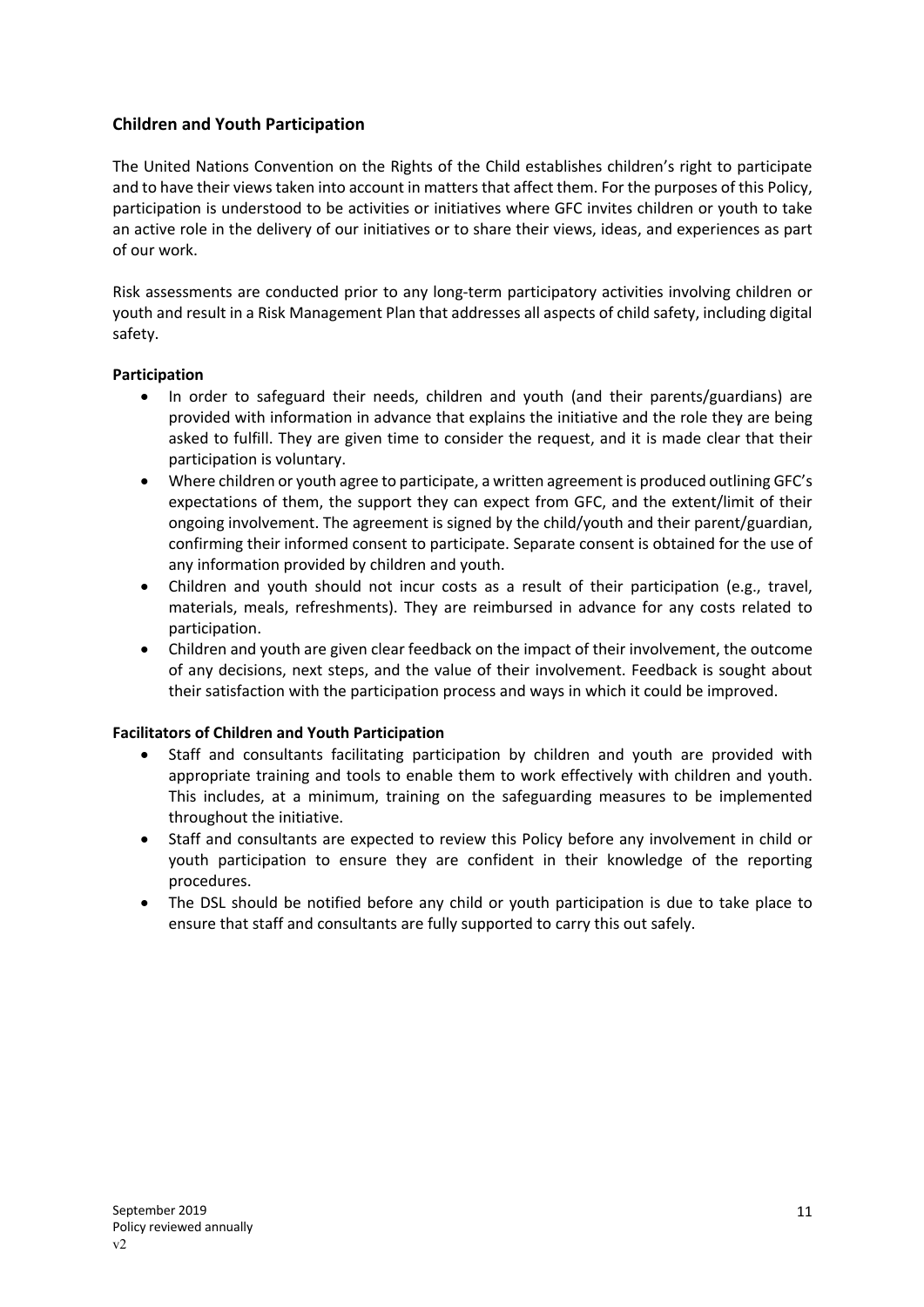# **Safeguarding GFC Storytelling**

In our marketing and communications, GFC believes in:

- **The best interests of the child/youth**: The public use of images and stories of children and youth inevitably poses potential risks. Where there is a risk of potential negative consequences for children and youth, we make decisions that favor their safety and protection.
- **Dignity**: In our communications, we uphold the rights and dignity of the child or youth, their family, and the wider community. We do not use language or images that stereotype, degrade, or shame children and youth.
- **Privacy:** GFC upholds every child and youth's right to privacy. The sharing of information is kept to the minimal necessary to achieve wider goals, and we never share information that could put a child or youth at risk.
- **Accuracy:** The organization's portrayal of individuals or groups must not be manipulated or sensationalized in any way, but instead should provide a balanced depiction of their life and circumstances.

We keep children and youth safe in our storytelling by following these guidelines:

- Where children or youth are survivors of violence or human rights violations, both the child/youth (and their parent/guardian) and the GFC partner must give informed consent to their story being told. Where consent is given, photos may be taken of the child or youth.
- Consent must be obtained before taking photographs of children and for images to be used on social media, in recognition of the specific risks associated with posting imagery on the internet. Consent via partner is acceptable if the partner has consent for images to be taken from participants and/or their parents/guardians.
- All content, publications, and presentations featuring children or youth are reviewed by at least two GFC team members, including at least one member of the marketing and communications team, to ensure that no child or youth is put at risk. Where doubts exist, content decisions will be discussed with the DSL.
- Images that could be considered sexually provocative or where children or youth are not fully clothed are not used.
- GFC obtains informed consent from partners when using their own imagery, and the partner must confirm that it has obtained appropriate consent from the children and youth pictured.
- Consent documentation is stored by the marketing and communications team.
- If we receive a request to remove a photo from our archives, we will do this promptly.

## **Children's Voice in Storytelling**

Whenever possible, children and youth are given the opportunity to provide their own accounts and personal narratives, rather than having people speak on their behalf. When using content created by children and youth, we share the right to use it with the partner involved provided we have received any necessary consents to do so.

## **Refusing to Participate**

GFC partners can refuse to participate in marketing activity if this has a safeguarding consequence for their organization. This will not impact the funding relationship with GFC, nor will it prevent the partner from being involved in marketing at a later date.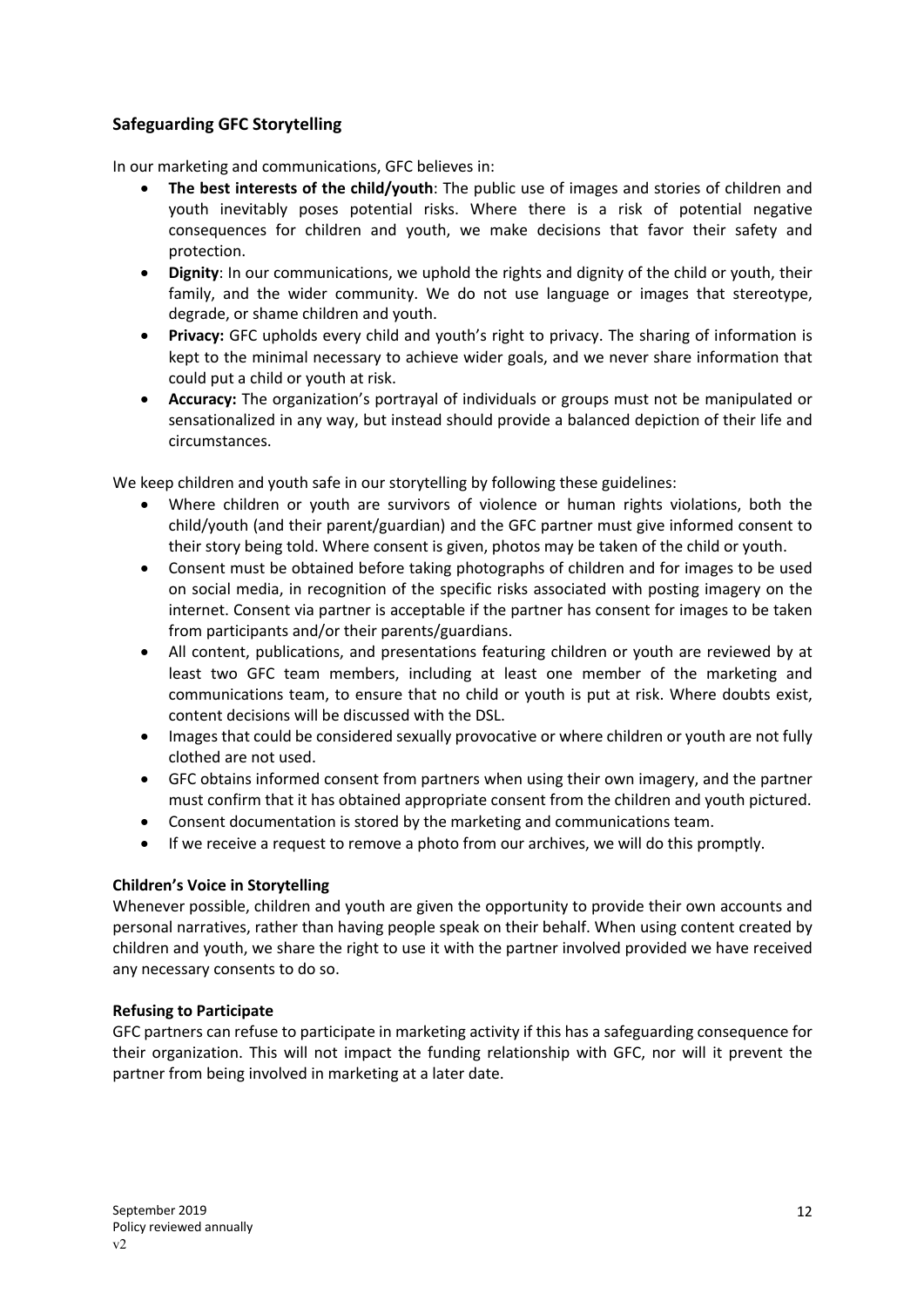# **Reporting and Response Procedures**

When a child safeguarding concern if brought to your attention – ACT.

- Act on your concerns. If in doubt, speak out!
- Child-centered. The protection of children is the most important consideration.
- Time counts. Ensure timely, effective, confidential and appropriate responses to child safeguarding issues<sup>4</sup>.

It is the responsibility of all to take seriously any concerns, complaints, allegations, suspicions, or incidents involving children and youth. Reporting these concerns to the DSL is a GFC mandatory requirement. Failure to report will be considered a serious breach of GFC's Global Safeguarding Policy and could result in termination. There shall be no retaliation of any sort against any GFC personnel reporting in good faith in accordance with the policies of the GFC in effect from time to time.

## **Please follow the GFC reporting and response procedures on page 15.**

## **GFC Internal Safeguarding Procedures**

Concerns about harm or abuse must be internally reported where:

- You observe concerning behavior/abuse to a child or youth.
- The alleged perpetrator is a GFC staff member, visitor, or associate, or a member of the staff of a partner organization.
- The alleged perpetrator is a member of the child's family or community, or is unknown to the child.
- The alleged perpetrator is also a child, although responses should take into account the protection and safety of both the child victim and the alleged child abuser.
- The abuse is historical. Most abuse is not disclosed until many years after it has occurred, but the risks of harm to children or youth may persist and require investigation.
- The report is anonymous as this does not automatically mean that it bears less substance but may indicate fear of reprisal, shame or other barriers to disclosure.

# **Duty of Care**

GFC has a legal and moral obligation to respond to cases of harm and abuse when these are identified through our engagement with children and youth. We must not, however, initiate interventions or offer advice that requires specialist child protection expertise, as this is outside our area of competence and could inadvertently result in further harm to the child. Details of concerns are treated with the highest degree of confidentiality and only shared with the minimum number of people necessary to ensure the safety of the child and consistent with our legal obligations. The responsibility for decisions and actions rests with GFC as an organization and not with any individual. Staff, Associates, volunteers and interns must not act in isolation but must consult with GFC's DSL and/or their direct supervisor before taking any action in response to child protection concerns (except in the case where a child or youth is in immediate danger, in which case call the police and/or relevant authorities immediately (or if there are legitimate concerns around the appropriateness of reporting to authorities take in-country advice on appropriate steps).

GFC understands the need to make decisions that are appropriate and effective in the local context and take into account local laws, culture, etc. Generally, the local partner organization will take the lead in decision-making, following their safeguarding procedures, unless it is a concern about the partner, in which case local expertise/advice may be sought via GFC contacts/network.

<sup>4</sup> From Plan International, Child Protection Policy *Reporting and Responding to Child Protection Issues in Plan*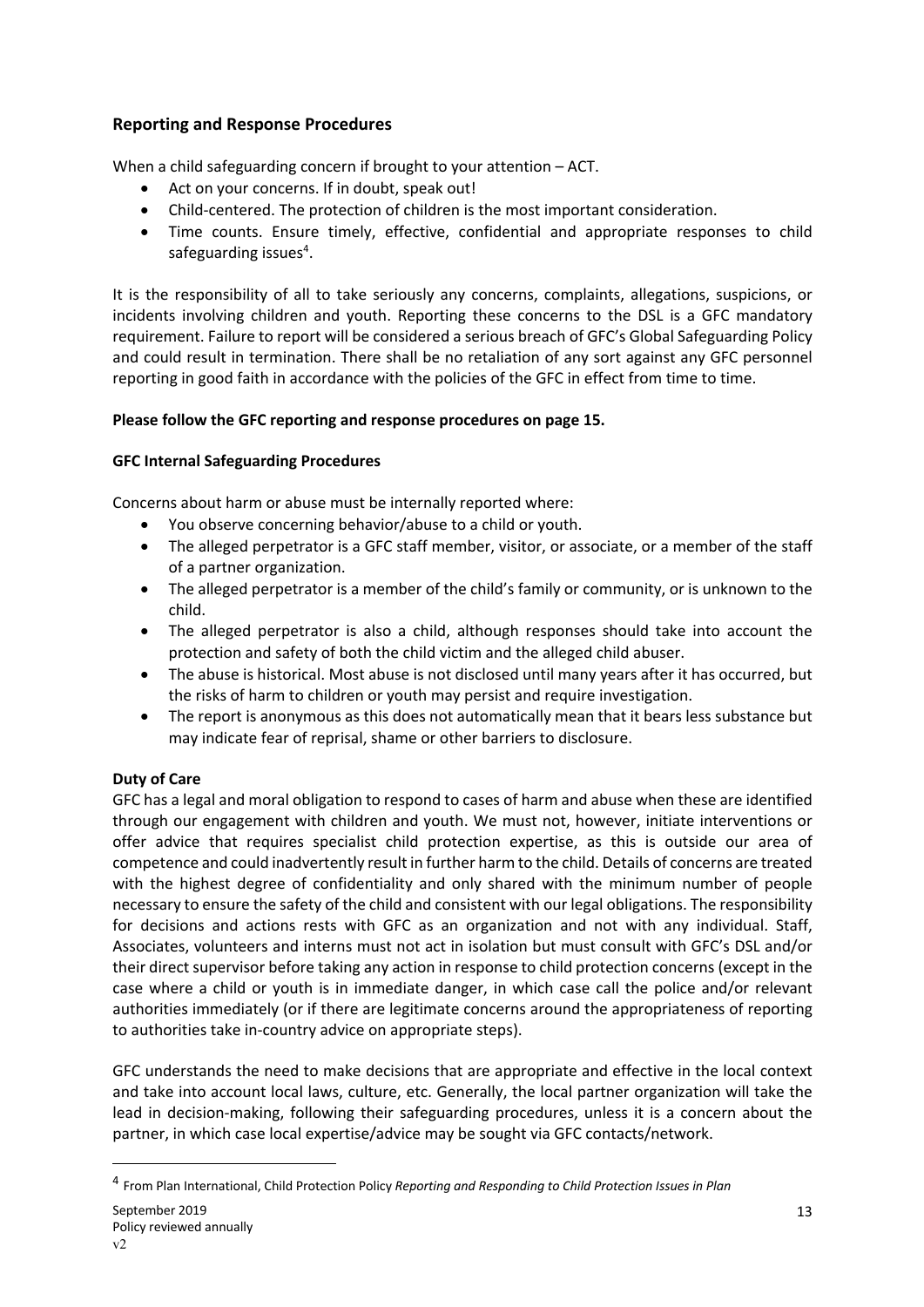A central database of all safeguarding incidents is maintained. The data is anonymized but is analyzed regularly by the DSL and the Global Safeguarding Team to evaluate the effectiveness of response, identify gaps in resources and knowledge, and develop methods to improve practice. This evaluation is recorded in the Global Safeguarding Team's annual report to the Board. Access to records is limited to the DSL, regional program directors, and the person responsible for safeguarding. Access by other individuals requires permission from the DSL.

## **Managing Disclosures**

GFC staff may find they are the recipient of a disclosure by a child or a partner in the field. These bullet points should offer some direction in how to receive this disclosure safely and appropriately and follow the correct next steps:

- Is the child safe? If not, how can we ensure their safety?
- Reread the Global Safeguarding Policy.
- Think about what you might say/do and how you might present before it happens.
- Try to be available to be spoken to. The child/youth may not be ready when you are.
- Listen carefully without interrupting. When it is appropriate, ask questions to clarify the allegation, but remember you are there to clarify facts, not to conduct an investigation.
- Take any disclosures seriously, even if you cannot see any injury that would support the story.
- Be sensitive—arrange a safe and private environment.
- Stay calm—don't show shock or horror.
- Be reassuring—tell the child/youth that they were right to tell and have done nothing wrong.
- Be responsive—acknowledge how difficult it was for the child/youth to tell, explain what needs to happen next.
- Be honest—don't make promises that you can't keep.
- Be supportive—put arrangements in place for initial support.
- Don't promise confidentiality.
- Don't delay action in response to a disclosure.
- Don't be afraid of being wrong or be concerned about starting an investigation.
- Don't pre-judge what you are told or make assumptions.
- Before taking any further action, immediately contact the DSL or, if unavailable, your supervisor to discuss next steps. They will work with you to decide who should be informed in the child's network.
- At the earliest opportunity, make a written record.

Decisions about referrals of the child/youth to wider agencies (e.g., for counseling or psychosocial support) should be led by the child/youth, the partner organization (if applicable), and/or a trusted adult they identify, not GFC. GFC will, however, provide details of support services that have been vetted as child-friendly by either GFC, our consultants, our partners, or a recognized child protection agency (e.g., UNICEF, Save the Children).

## **Concerns involving GFC staff, Associates, consultants and volunteers**

- DSL informed immediately.
- DSL informs the designated Board member/trustee for safeguarding and the CEO.
- Regardless of region, the designated Board member/trustee informs the US regulator and/or the UK Charity Commission, as appropriate.
- The staff member may be suspended, pending investigation.
- Where the individual is a UK national or resident, the DSL reports the matter to the LADO in the area where they live in the UK if appropriate. *This is in addition to any official in-country reporting.*